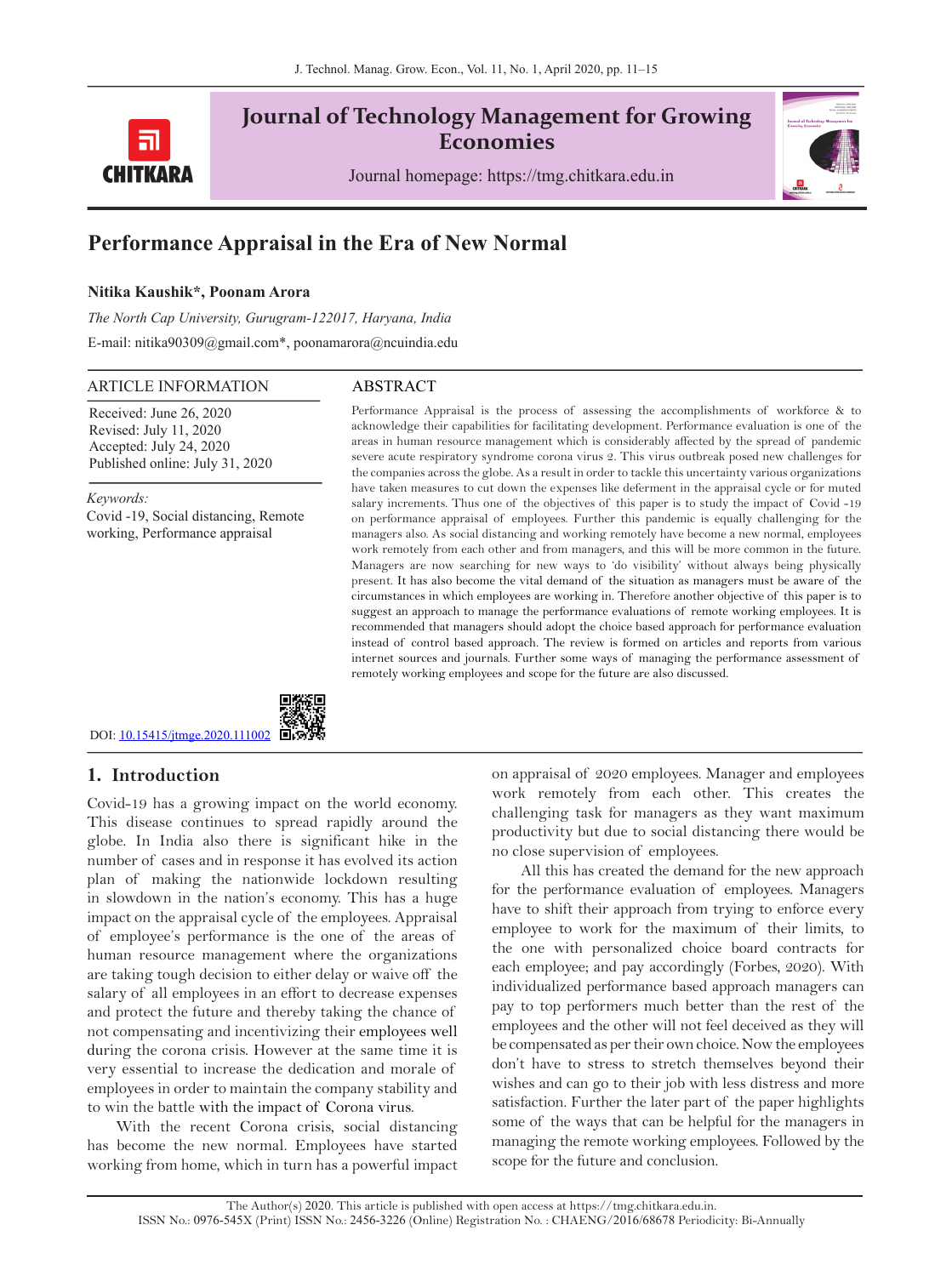## **2. Literature Review**

As Covid-19 is expanding across the globe, people have started living through a time of uncertainty. Organizations are taking important steps, in order to maintain a healthy workforce (Balani, 2020). But there are many possibilities that companies are thinking of the traditional bonus payouts and planning for delays in paying variables by at least a quarter in order to tackle the performance appraisals in this tough economic situation (Chatterjee, 2020).

According to (Ghose, 2020), Deloitte India, Covid -19 has made a huge impact on companies financial plans. Experts told Economic Times that most manager will opt for stand by approach on variable compensation (Sarkar, 2020). Usretay (2020), director, Willis Towers Watson said that "Employers may make the decision for muted salary increases anticipating in this time of uncertainty". Many employers may defer hike by three month period and will keep monitoring the condition. Compensation experts said organizations may go for deferred salary hike and will be taking a decision once situation will become normal (Usretay, 2020).

However the turmoil produced by the corona crisis have led Reliance Industries (RIL) to execute **s**alary reduction and delayed bonus for workers in the hydrocarbon business, at the same time the chairman of the organization Mukesh Ambani, will waive off his full salary, effective April 1, 2020 The Financial Express (2020).

Chairman of PwC India have taken vital steps in order to deal with this ambiguity which includes stay on promotions, salary hike and bonus of employees till the time the situation becomes more predictable for the business (Mukherjee, 2020).

KPMG spokesperson (2020) highlighted that audit firms are among the front-line organizations impacted by the corona crisis as most of their clients have ceased crucial projects. In India the senior partners of KPMG have opted to pass on their incentives and bonuses. "We will be in a better position to comment on this next week as we are still evaluating our options," said a KPMG spokesperson (2020).

Many Indian companies PwC, Deloitte and EY have taken decision to delay their appraisal cycles, which includes delaying promotions and bonuses, due to the pandemic, as quoted by officials working with these firms (Upadhyay, 2020).

Partner at Deloitte India further quoted that virus outbreak has resulted in the rigidity in salary structure and planning will be done to make these more variable in the future (Ghose, 2020). Infosys and TCS also expect huge strike on its bottom line as businesses across multiple sectors are impacted by the exponential growth of the corona virus (Gill, 2020). The organization predicts its business to be impacted in all locations. (Roy, N., 2020), chief financial officer, Infosys, said the company has taken steps to cut costs amid of corona crisis. "We have also frozen any salary hikes, and temporarily suspended all promotions." Many organizations may give a nominal hike now and will make a further increase in future when the situation is more certain, said by the CEO of Aon (Sethi, 2020).

Balani, A. (2020) identified that in this period of slowdown and uncertainty the role human resource team of the organization becomes quite essential to provide guidance, build strategy and implement support to the employee's .This is the time to activate crisis management plan.

To reduce the spread of corona virus many organizations are opting for social distancing and switching to remote working (Verbeemen *et al.,* 2020). However many companies oppose for managing the performance of remote employees (McIlvaine, 2020). According to them earlier everything were managed centrally but after covid outbreak everything need to organize remotely (Verbeemen *et al.,* 2020). In most of the cases, the workforce is not well versed with working remotely. Also many employees will have kids and spouse at home. Work from home will blur the boundaries between work and private life. It will become a challenge to maintain the balance between work and private life. Due to crisis employees in any places will no longer have the option of working from their favorite coffee shop or the library as a place of respite.

 Lewis, D. (2020) CEO of OperationsInc, identifies that managers must play a guiding role in helping employees get adapted to the new normal as best they can. According to him, managers are required to reset their expectations for productivity. Employers have to retain their best of the talent and also support their staff and ensure their job security (Mcllvaine, 2020). According to (Forbes, 2020), with current covid crisis the forced based distribution has to be changed to choice based distribution for performance and employees should be compensated accordingly. This is done to strike the balance between managing the costs and at the same time retaining the effective employees. Workforce should be provided flexibility and choice in their jobs (Mayer, 2020). In terms of productivity, whereas before, employees were expected to produce X number within eight hours, may be now it could be 12 hours says (Lewis, 2020).

### **3. Research Method**

Secondary data were used in this research. Data was collected from past researches, books, internet and various research papers and articles published in journals.

### **4. Research Objective**

- (i) To study the impact of Covid-19 on performance appraisal of employees.
- (ii) To suggest an approach to manage the performance evaluations of remote working employees.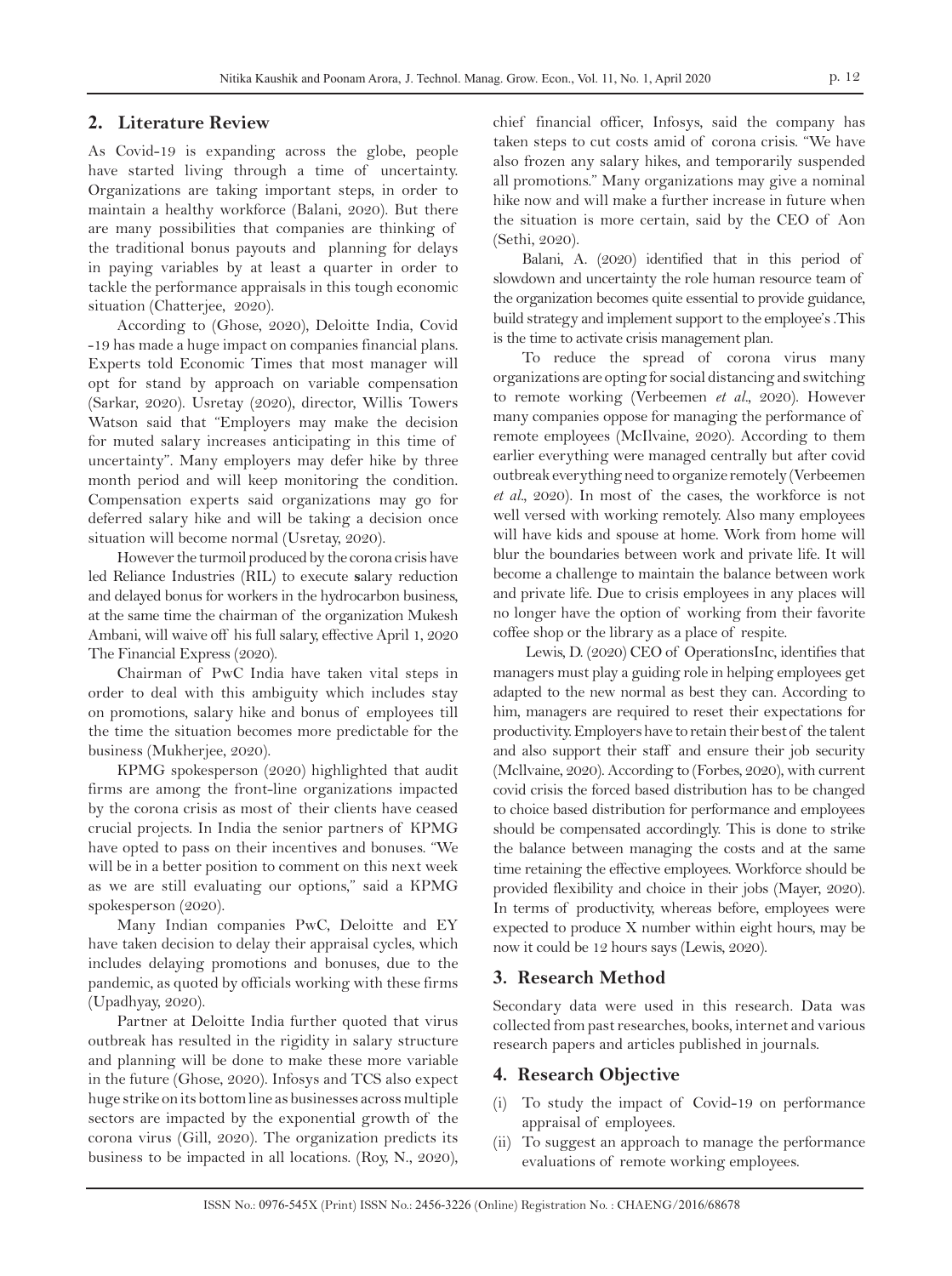# **5. Performance Choice Board (PCB)**

With recent Covid 19 crisis, working at home has become the new normal. Managers are increasingly concerned about losing their direct supervision on employees and find it challenging to assess their performance. At the same time, employees want liberty and flexibility in job according to their own personalized choice. As employees want more autonomy, supervisor want maximal yield and performance. It has created a situation in which for one team to win, the other must lose. But there can be plausible solution for this kind of situation.

It is formed on traditional Pareto (80:20) principle. According to this principle 80% of results are guaranteed by the top 20% exceptional employees. Virtual or in office, these 20% employees are exceptional performers for whom work is everything. These live to work employees wants challenging environment. For them work is the prime concern. 60% employees are those for whom work and family both are equally important. These employees will choose to give great support for their job but at the same time they want some flexibility for other concerns also. Rests of the employees are work to live and will work just enough to preserve their job safe. For them work is essential just to pay the bills. Even if closely administered or not, performance in team of hundred or more takes a normal shaped distribution curve.

In order to deal with current covid pandemic effect the normal shaped distribution curve has to be changed to Performance Choice Board (PCB). "One size fits all" has to be replaced with individualized performance choice board agreements for all employees; and accordingly should be compensated. Supervisor can compensate their top performers much more as compare to other employees, and others will not feel deceived as they will be compensated according to their own contracts. Now the 60% of employees, who work and live both and 20% of employees, who work to live, can do their job with more satisfaction and less stress. There can be enhancement in the work performance of 80% employees as the stigma associated with job is being removed (as shown in Figure 1).



**Figure 1**: Categories of employees in performance choice board method *Source:* Formulated by author, based on literature

In this the most effective 20 percent employees or the top performers are accountable for eighty percent of the outcome. In this kind of work environment – virtual or in-office there will always be twenty percent of employees for whom work is the main priority, and they are capable of giving eighty percent of the outcome. So, eighty percent of company's result is assured.

# **6. Managing a Virtual Workforce**

There are certain points which manager must consider in order to protect performance and productivity in a performance choice based management system:

- (i) Precise Conversation: Managers should clearly communicate the performance expectations at the top twenty percent, the middle sixty percent and the last twenty percent of the performance choice based management system. Goals and objectives must be as assessable as possible.
- (ii) Individualized Choice: Once the goals and objectives at each level are clear cut, then employees are asked to decide for the plan with complete knowledge of the reality that their remuneration will going to be equivalent with how they choose to work. Employees who are going for work-to-live contract should be informed explicitly that if their performance comes down the minimum expectation, then they will not be rewarded.
- (iii) Resolving opinion differences: In case of a clash of viewpoint about performance, the supervisor's say will be conclusive. If employees demands flexibility, there is the cost that need to pay. Supervisor should try his best that such clashes do not occur.
- (iv) Stay in constant touch: Managers must be available to assist employees who need and ask for support. Use instant messaging to employees in order to stay in regular touch. They should conduct one to one progress review discussions at least once in 30 days. Be a mentor as required.
- (v) Open about pay: Remuneration should be as clear as possible. In a Performance Choice Based management system, it is not required to be quiet about remuneration. Supervisor can justify that compensation is equivalent to individual choices.
- (iv) Providing Flexibility: Employees should be given flexibility to opt for either at higher level or lower level. There should be not be any stigma associated with the level chosen by the employees. Contribution of employees at all level is vital to complete the picture.

#### **7. Recommendations**

With the onset of pandemic, the question arises of managing remote working employees. If companies have largely remote workforce, close supervision will be a challenging task for managers. There are certain recommendations for the managers in order to deal with performance appraisals and its impact on compensation and retention of effective employees and the overall morale of employees.

#### (i) Redefining expectations:

Managers should redefine their expectations for how to get the job done. There should not be any strict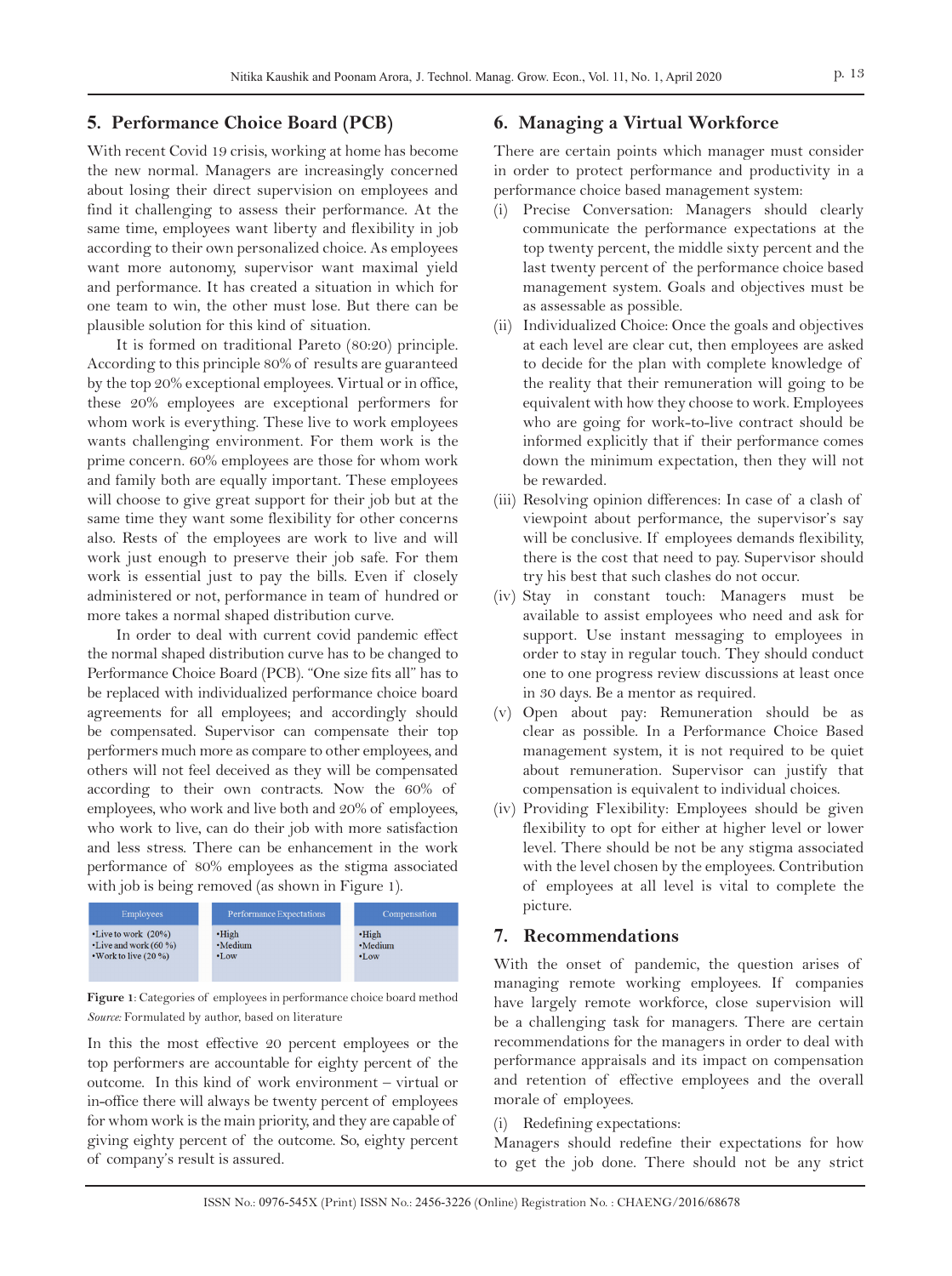boundaries for accomplishing the tasks. Managers should provide flexibility to the employees to complete the tasks and should focus on the end results

(ii) Boosting the employee morale :

Managers should be effective in building the employee morale. Shorter communication cycle times helps in sustaining the employee engagement.

(iii) Use of continuous and micro learning:

During the covid crisis where remote working has become the new normal learning should not stop. Use of micro learning is more beneficial in this new environment. There should be focus on giving short lessons on a single topic in a five to ten minute segment. Employees should be allowed to identify their own topics for training.

(iv) Shared Leadership :

Assign buddies and peer coaches to provide mutual support to employees. This will prevent the managers from getting exhausted by attending the queries of all team members. Employees could be organized into pairs and a buddy or a peer coach can be assigned to them. In this way responsibility can be shared among the employees.

(v) Interpreting tone and voice as representative of direct feedback :

It is difficult to understand the emotional cues of remote working employees in comparison to the one when manager and employees work in same room. Manager must understand proxy indicators such as tone and voice of employees in video communication. If manager knows his employees, changes in these patterns will help him find out promptly that an employee needs some additional support.

# **8. Limitations and Scope for Future Research**

- (i) This study is based on secondary data, more methods of data collection can be explored for future research.
- (ii) The current study can be extended for comparison between performance evaluation of remote working employees and employees working within organizations.

# **9. Conclusion**

It is clear that at this time of uncertainty there would be some deep and perhaps long lasting impact to our work practices. As pandemic hitting the globe from various directions, companies are exposed to new challenges like shutting down the offices and reducing the business operations. Due to this many renowned organizations have taken the decisions to either defer the appraisal cycle or go for muted salary increments or opting for working remotely. However many managers are arguing against managing a largely remote workforce. According to them if large numbers of workers are working remotely, close supervision is not even an option. Managers are concerned about the productivity therefore as an alternative to this

situation they are looking for new ways of assessing the performance of employees. This is done to retain the effective employees and to maintain the balance between private and work life of the employees, which is very essential to this time of crisis. As it turns out, giving freedom is a good thing. Therefore performance choice based approach is being recommended to the managers. Thus this paper highlighted the impact of novel corona virus on performance appraisal of employees and suggested managers performance management approach to manage the performance assessment of employees*.* As there is so much uncertainty about how 2020 will play out, it's on us business leaders to help our workforce with the right tools and resources to sustain the situation and face the challenge. It is being recommended that changing performance management philosophy to align with this change and adopting performance management for new normal is critical for organizations in order to succeed.

# **References**

- Balani, A. (2020). Covid-19: What About The Appraisals?. Retrieved from: http://bwpeople. businessworld.in/article/Covid-19-What-About-The-Appraisals-/31-03-2020-187762/ (Accessed: April 2020)
- Cascio,W.F. (2000). Managing a Virtual Workplace. *Academy of Management Perspectives*. 14(3), 81-90.
- CBDT to link Field Officers Appraisals. Postings with Vivad se Vishwas. Retrieved from: https://economictimes. indiatimes.com/news/economy/policy/cbdt-to-linkfield-officers-annual-appraisals-postings-with-vivadse-vishwas-mop-ups/articleshow/74426727.cms (Accessed: April 2020)
- Chatterjee, S. (2020). The Impact of Covid-19 on Performance Appraisals. Retrieved from: https://blog. darwinbox.com/performance-management/impact-ofcovid-19-on-performance-appraisals (Accessed: April 2020).
- Clark, T. (2020). 8 Ways to Manage Your Team While Social Distancing. Retrieved from: https://hbr. org/2020/03/8-ways-to-manage-your-team-whilesocial-distancing (Accessed: April 2020).
- Covid-19 effect: Reliance Industries to Cut Pay, Defer Bonuses for Hydrocarbon Biz Staff. Retrieved from: https://www.msn.com/en-in/money/topstories/ covid-19-effect-reliance-industries-to-cut-paydefer-bonuses-for-hydrocarbon-biz-staff/ar-BB13rJcB?ocid=spartandhp (Accessed: April 2020)
- Gill, P. (2020). Here's What You Can Expect from TCS, Infosys. *Wipro and peers this quarter*. Retrieved from: https://www.businessinsider.in/business/corporates/ news/heres-what-you-can-expect-from-tcs-infosyswipro-and-peers-this-quarter/articleshow/75151878. cms (Accessed: April 2020)